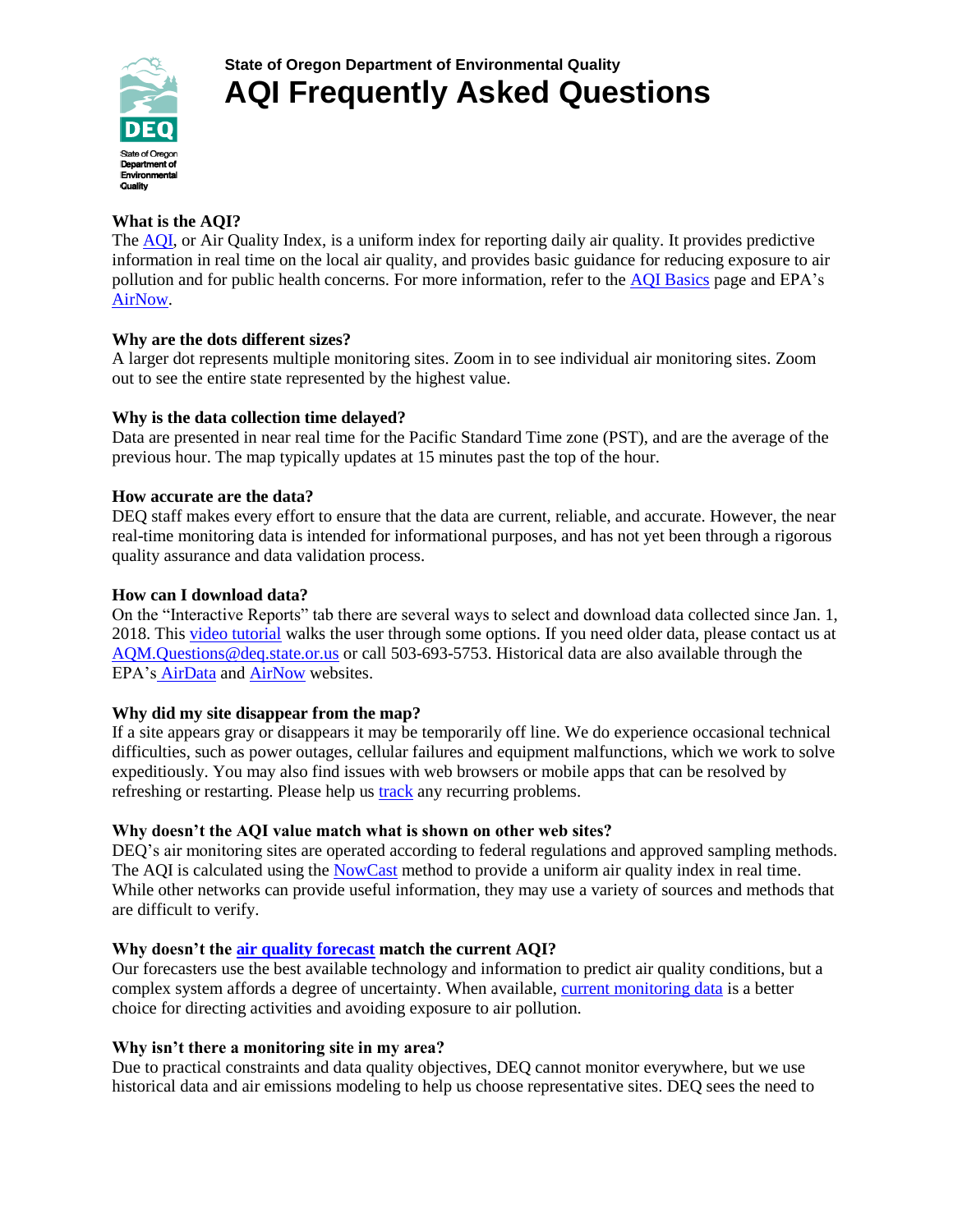expand its monitoring network in Oregon and plans to ad[d 30 new sites](https://www.oregon.gov/deq/FilterDocs/aqwsensors.pdf) in 2019. Please [let us know](mailto:AQM.questions@deq.state.or.us) if you have concerns about the air quality in your neighborhood.

#### **Why don't you monitor ozone year round?**

[Ozone](https://www.epa.gov/ground-level-ozone-pollution/ground-level-ozone-basics#effects) levels increase when hot temperatures and low winds combine with pollution from sources including cars, gas-powered engines and chemicals in paints and aerosols. In Oregon, these conditions occur only in the spring and summer, although we monitor at two sites in the Portland area year round. The EPA's established ozone season for Oregon is May  $1 -$ October 1, during which time we operate 10 ozone monitoring sites.

### **Why aren't air toxics included in the AQI?**

[Air toxics](https://www.oregon.gov/deq/aq/air-toxics/Pages/default.aspx) are air pollutants known or suspected to cause cancer or other serious health problems. Air toxics come from a variety of sources including cars and trucks, all types of burning (including fireplaces and woodstoves), businesses, industries and consumer products. These include diesel soot, benzene, polycyclic aromatic hydrocarbons (tar-like by-products from auto exhaust and other sources) and metals, including manganese, nickel and lead. These compounds are present in very low concentrations, and at this time can only be reliably measured with complex laboratory analyses, which typically take several weeks to complete. Emerging technology may offer more real time monitoring solutions in the future.

## **When does DEQ issue air pollution advisories?**

DEQ issues [air pollution advisories](https://www.oregon.gov/deq/aq/Pages/Air-Pollution-Advisories.aspx) to inform the public when conditions are likely to result in unhealthy air quality. DEQ encourages residents to take precautions to safeguard their health and to reduce pollution. In the summer, DEQ issues advisories for [ozone,](https://www.epa.gov/ground-level-ozone-pollution/ground-level-ozone-basics#effects) commonly called smog, and for [particulate](https://www.oregon.gov/deq/aq/Pages/Particulate-Matter.aspx)  [matter,](https://www.oregon.gov/deq/aq/Pages/Particulate-Matter.aspx) the main ingredient in wildfire smoke. In the winter, DEQ issues advisories for particulate matter, for any area of the state when cold temperatures and stagnant air may cause particle pollution levels to rise.

### **Why are there small fires burning on state and federal lands?**

The U.S. Forest Service, [Oregon Department of Forestry,](https://www.oregon.gov/odf/fire/pages/burn.aspx) [Oregon Department](https://www.oregon.gov/deq/aq/Pages/Burning-Willamette.aspx) of Agriculture and others conduct prescribed burning operations in the spring and fall for forest and crop management. They have programs in place to minimize the smoke intrusions on populated areas. If you are impacted by smoke please file a [report online](https://hdccmw1.deq.state.or.us/ncident/nform/app/?allowAnonymous=true#/submissionwizard/574b96b6-abe9-4506-a620-94310216d0fd/0) or call 888-997-7888.

### **What can we do about smoke from wildfires?**

[Wildfires](https://www.oregon.gov/deq/aq/Pages/Wildfires.aspx) have increased in number, size, and intensity over the past few years. DEQ's [AQI website](https://oraqi.deq.state.or.us/home/map) and OregonAIR mobile application for [Apple](https://itunes.apple.com/us/app/oregonair/id1330462330?mt=8) o[r Android](https://play.google.com/store/apps/details?id=app.envitech.maxik.Oregon.AirQuality.AirNow&hl=en_US) devices display real time air quality data from air monitoring sites across Oregon. The [Oregon Smoke Blog](https://oregonsmoke.blogspot.com/) is a valuable source of information on current wildfires in Oregon, including links to various agency websites.

### **Are we seeing an increase in wildfires and wildfire smoke because of climate change?**

The [Oregon Climate Change Research Institute Report](http://www.occri.net/media/1055/ocar3_final_all_01-30-2017_compressed.pdf) states, "There is strengthening evidence that Oregon is already experiencing the effects of climate change." Hotter, drier weather may increase the likelihood of larger, more destructive wildfires. Climate change is partly to blame.

### **How can we protect ourselves from exposure to smoke?**

The [Oregon Health Authority](https://www.oregon.gov/oha/ph/Preparedness/Prepare/Documents/OHA%208626%20Wildfire%20FAQs-v6c.pdf) provides guidance on the health effects of exposure to wildfire smoke. Listen to your body and contact your healthcare provider or 911 if you are experiencing health symptoms.

### **Should we consider canceling sporting events or public gatherings because of wildfire smoke incursions?**

The [Oregon Health Authority](https://www.oregon.gov/oha/PH/Preparedness/Prepare/Pages/PrepareForWildfire.aspx) provides public health guidance based on the AQI, and specific guidance for [schools.](https://apps.state.or.us/Forms/Served/le8815h.pdf)

### **How can I use air quality sensors in my community?**